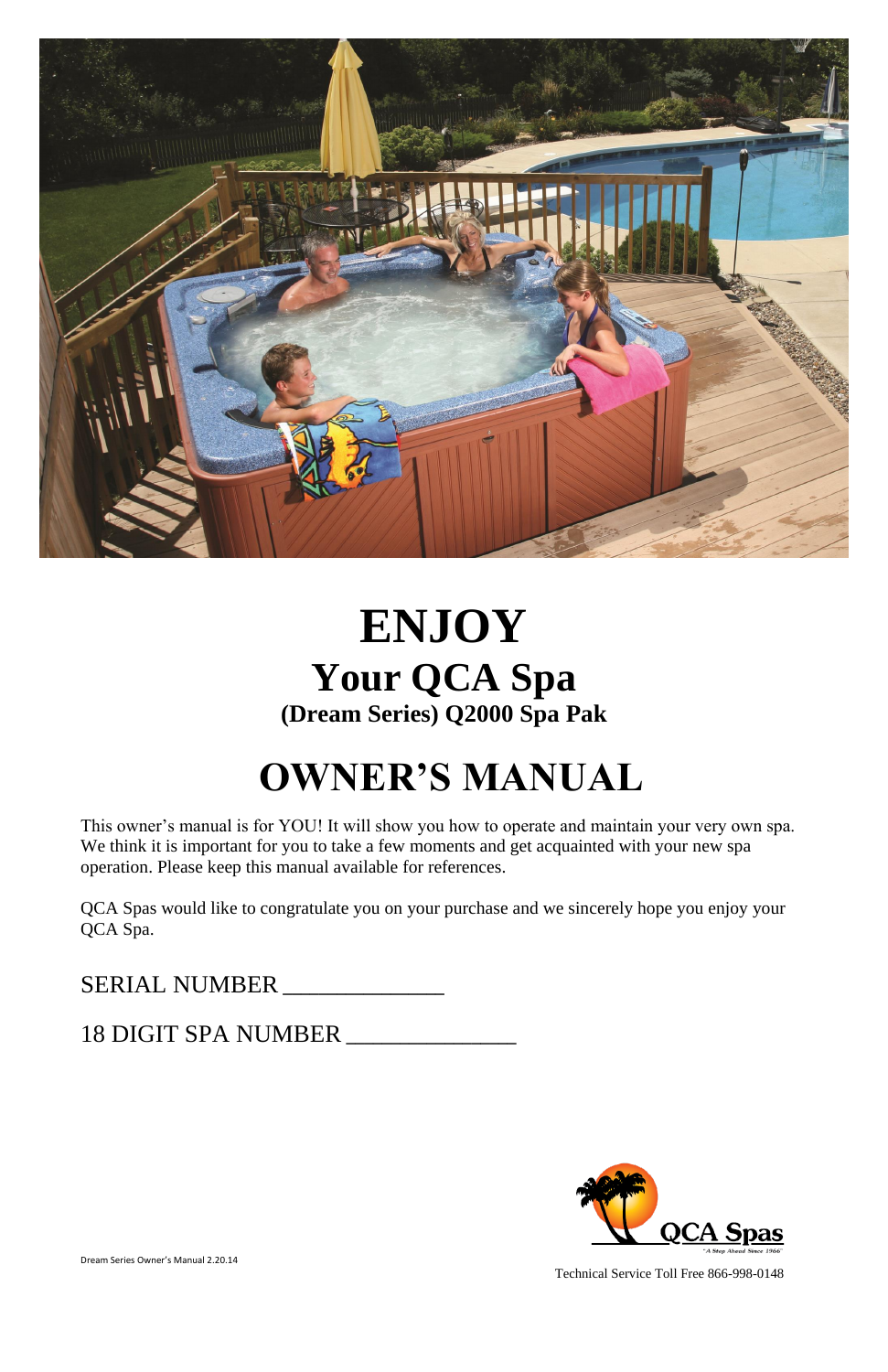# **TABLE OF CONTENTS**

| $\label{eq:1} \textit{Diagnostic Message} s \textit{ } \textit{ } \textit{ } \textit{ } \textit{ } \textit{ } \textit{ } \textit{ } \textit{ } \textit{ } \textit{ } \textit{ } \textit{ } \textit{ }$ |
|--------------------------------------------------------------------------------------------------------------------------------------------------------------------------------------------------------|
|                                                                                                                                                                                                        |
|                                                                                                                                                                                                        |
|                                                                                                                                                                                                        |
|                                                                                                                                                                                                        |
|                                                                                                                                                                                                        |
|                                                                                                                                                                                                        |
|                                                                                                                                                                                                        |
|                                                                                                                                                                                                        |
|                                                                                                                                                                                                        |
|                                                                                                                                                                                                        |
|                                                                                                                                                                                                        |
|                                                                                                                                                                                                        |
|                                                                                                                                                                                                        |

 $\emph{Winterizing} \normalsize\dots \normalsize\dots \normalsize\dots \normalsize\dots \normalsize\dots \normalsize\dots \normalsize\dots \normalsize\dots \normalsize\dots \normalsize\dots \normalsize\dots \normalsize\dots \normalsize\dots \normalsize\dots \normalsize\dots \normalsize\dots \normalsize\dots \normalsize\dots \normalsize\dots \normalsize\dots \normalsize\dots \normalsize\dots \normalsize\dots \normalsize\dots \normalsize\dots \normalsize\dots \normalsize\dots \normalsize\dots \normalsize\dots \normalsize\dots \normalsize\dots \normalsize\dots \normalsize\dots \normalsize\dots \normalsize\dots \norm$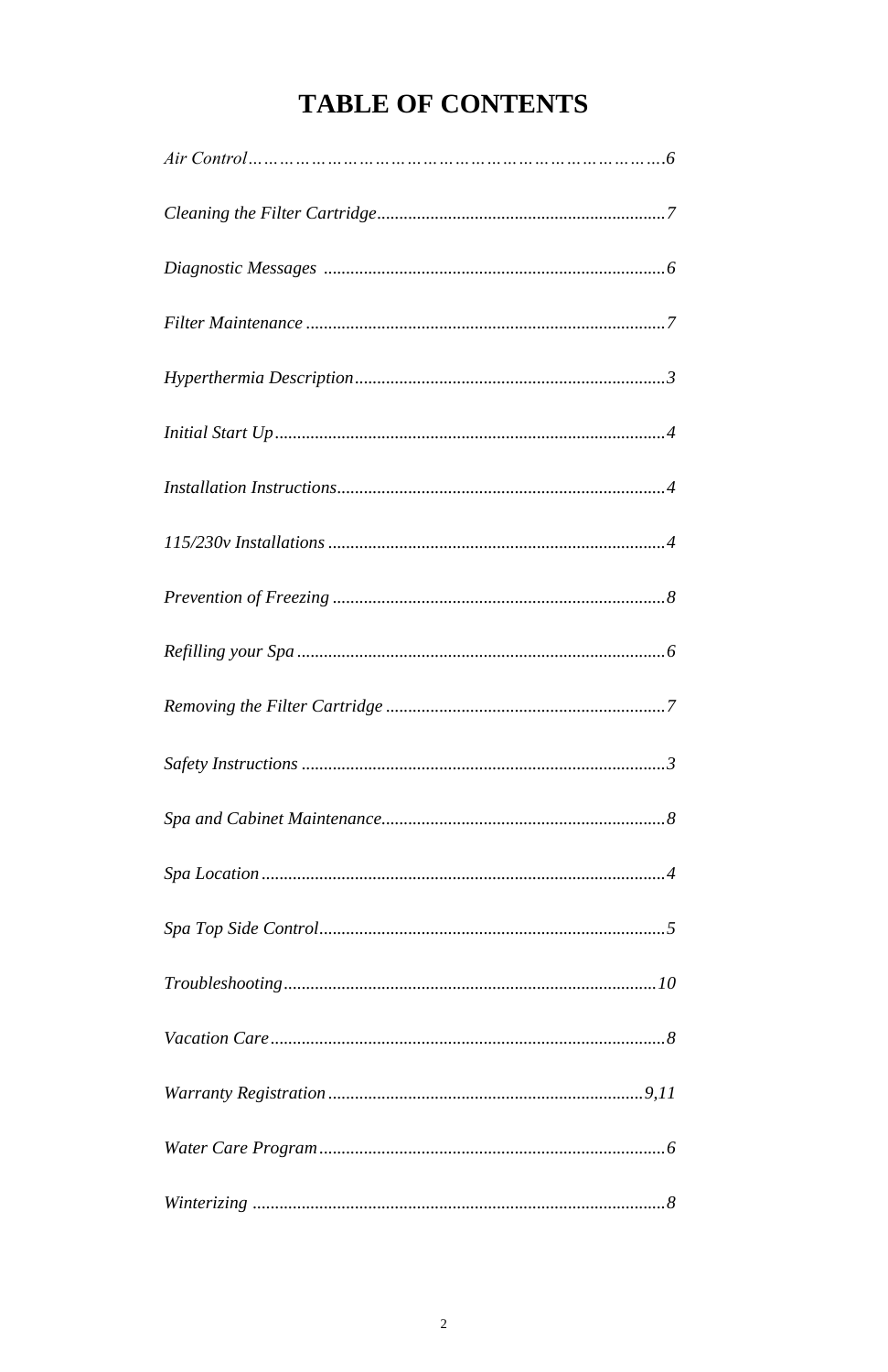## **IMPORTANT SAFETY INSTRUCTIONS**

*When installing and using this electrical equipment, remember to always observe safety precautions, including the following:*

- 1. **READ AND FOLLOW ALL INSTRUCTIONS.**
- 2a. **DANGER** To reduce the risk of injury, do not permit children to use this product unless they are closely supervised.

#### 2b. **WARNING - RISK OF CHILD**

 **DROWNING**. Extreme caution must be exercised to prevent unauthorized access by children. To avoid accidents, ensure that children cannot use a spa or hot tub unless they are supervised at all times.

- 3. Connect to a grounded, grounding type receptacle only. Dedicated circuit recommended.
- 4. Do not bury power cord.
- 5. **WARNING** To reduce the risk of electrical shock, replace damaged cord immediately.
- 6. **DANGER** To reduce the risk of injury to persons, do not remove suction fittings.
- 7. This appliance is provided with a ground-fault circuit-interrupter. Before each use, with the plug connected to the power supply and with the unit operating, push the test button. The unit should stop operating and the reset button should appear. Push the reset button. The unit should now operate normally. If the interrupter fails to operate in this manner, there is a ground current flowing indicating the possibility of an electric shock.

Disconnect the plug from the receptacle until the fault has been identified and corrected.

- 8. Install to provide drainage of compartment for electrical components.
- 8. **RISK OF ELECTRIC SHOCK**. Install at least 5 feet (1.5m) from all metal surfaces. (A

spa may be installed within 5 feet of metal surfaces if each metal surface is permanently connected by a minimum No. 8 AWG (8.4mm2) solid copper conductor attached to the wire connector on the terminal box that is provided for this purpose.)

10. **DANGER - RISK OF ELECTRICAL SHOCK**. Do not permit any electrical appliance, such as a light, telephone, radio, or television, within 5 feet (1.5m) of the spa or hot tub.

#### 11. **To reduce the risk of injury:**

- a. The water in a spa or hot tub should never exceed  $104^{\circ}F$  (40 $^{\circ}C$ ). Water temperatures between  $100^{\circ}F$  (38 $^{\circ}C$ ) and  $104^{\circ}F$  (40 $^{\circ}C$ ) are considered safe for a healthy adult. Lower water temperatures are recommended for extended use (exceeding 10-15 minutes) and for young children.
- b. Since excessive water temperatures have a high potential for causing fetal damage during the early months of pregnancy, pregnant or possibly pregnant women should limit spa or hot tub water temperatures to  $100^{\circ}$ F (38 $^{\circ}$ C).
- c. Before entering a spa or hot tub, the user should measure the water temperature with an accurate thermometer since the tolerance of water temperature-regulating devices may vary as much as  $+/-5^{\circ}$  (3°C).
- d. The use of alcohol, drugs, or medication before or during spa or hot tub use may lead to unconsciousness with the possibility of drowning.
- e. Persons suffering from obesity or with a medical history of heart disease, low or high blood pressure, circulatory system problems or diabetes should consult a physician before using a spa or hot tub.
- f. Persons using medication should consult a physician before using a spa or hot tub since some medications may induce drowsiness while other medications may affect heart rate, blood pressure, and circulation.

## **SAVE THESE INSTRUCTIONS**

#### **Just a quick note,**

*For your own security...Prolonged immersion in water that is warmer than normal body temperature can result in a dangerous condition known as HYPERTHERMIA. The causes, symptoms, and effects of hyperthermia may be described as follows: Hyperthermia occurs when the internal temperature of the body reaches a level several degrees above the normal temperature of 98.60F. The symptoms of hyperthermia include dizziness, fainting, drowsiness, lethargy, and an increase in the internal temperature of the body. The effects of hyperthermia include (1) unawareness of impending hazard, (2) failure to perceive heat, (3) failure to recognize the need to exit the spa, (4) physical inability to exit the spa, (5) fetal damage in pregnant women, and (6) unconsciousness resulting in a danger of drowning. WARNING - the use of alcohol, drugs, or medication can greatly increase the risk of fatal hyperthermia in hot tubs and spas.*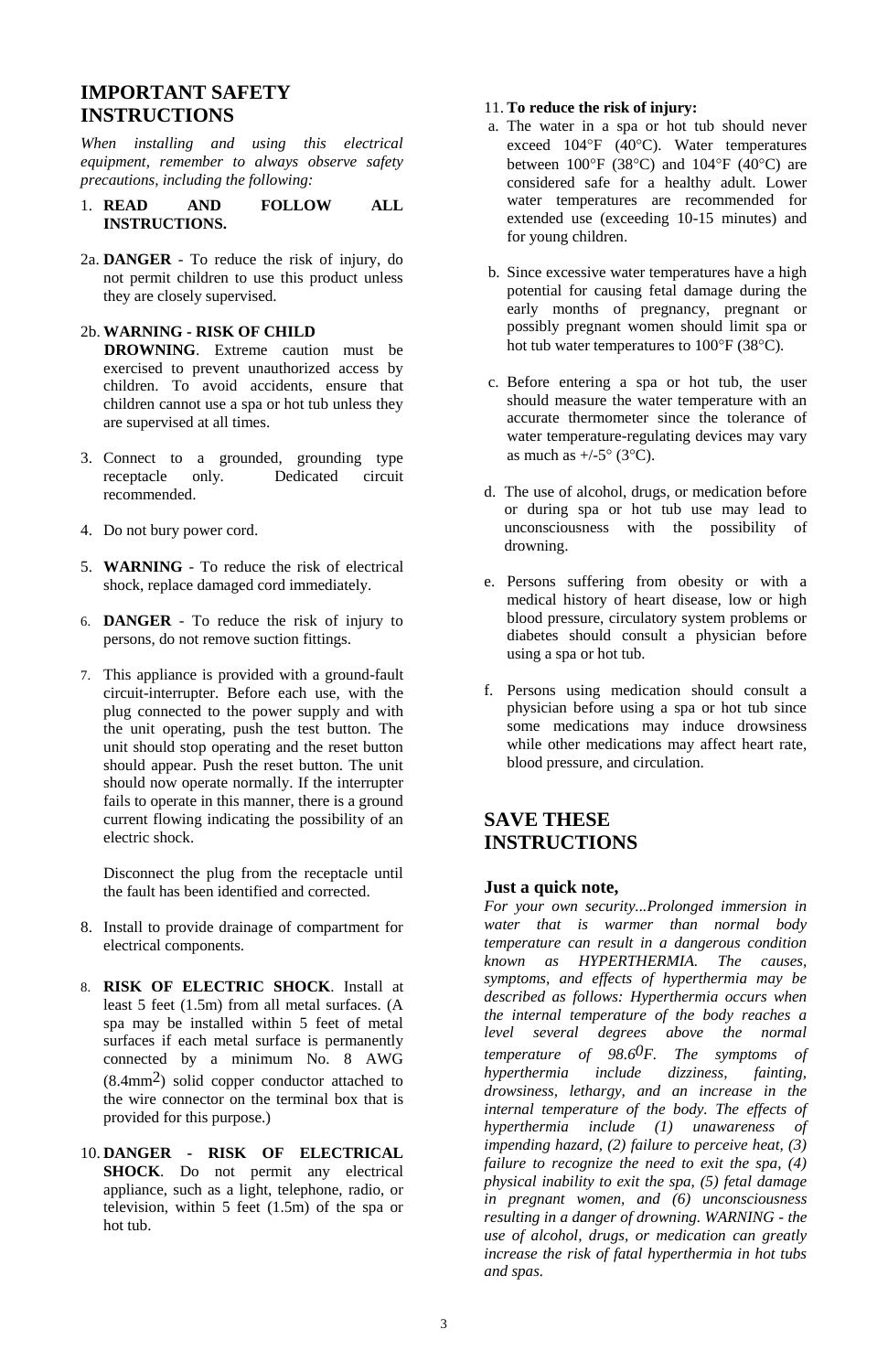**Spa Location** *The selection of a site for the installation of your spa is a very important decision and should be undertaken keeping several factors in mind.*

- 1. Always check your local codes before installing your spa. A clear understanding of buildings, fences, gates, electrical and plumbing guidelines will be invaluable.
- 2. Select a location that will compliment your lifestyle and your home. The spa will become an integral part of your life and therefore should be placed advantageously.
- 3. The position of the spa in relation to surrounding terrain should be considered. Locating the spa near or directly under trees not only cuts off the sun thereby depriving you of natural heat, but also necessitates the physical removal of leaves and debris. Airborne dirt and debris may also be carried into the spa by prevailing winds. In addition, an uncovered spa with wind blowing across the top will tend to lower water temperatures; therefore you may wish to shield your spa from direct winds.
- 4. You may wish to consider an indoor installation. An indoor spa located off of a bedroom or family room can offer relaxing solitude or enjoyable gatherings of friends or family. Care should be taken in providing protection from possible water damage due to splashing. High humidity levels relating to the spa can also be a source for damage and should be planned for in the construction stage.
- 5. Your portable spa with a cabinet has been designed to be self-supporting. Any further reinforcement or support is not required when placed upon a sound, unbroken, level concrete foundation. In order to prevent damage to the cabinet and spa, be certain to locate the spa on a solid, level concrete foundation capable of maintaining the weight of the spa when filled with water.
- 6. A base of poured concrete is required for installation. Select a level, flat area, and after removing the topsoil, construct a square frame

using four 2x4's. Usually an area ten foot square will suffice. When the frame has been leveled, pour a 3 1/2" base of concrete mix into the frame leveling the mix by stroking across the top with another 2x4. Finish the top with the cement float. When the slab has cured, remove the 2x4's and landscape as desired. **The spa must have a full, complete concrete base to be placed on. The entire bottom of the spa must be supported by concrete.** Note: It is necessary to provide drainage of the compartment for the electrical components.

8. Before filling with water, be sure the spa is in its final position and that hoses, tools, etc. are not under the spa.

**THIS SYSTEM COMES WITH A PREWIRED GFCI IN-LINE CORD. IF THE CUSTOMER DESIRES TO HARD WIRE THE UNIT, PLEASE FOLLOW THE INSTRUCTIONS BELOW.**

#### **Installation Instructions**

#### *Electrical-General*

Prior to performing any service to the spa package, turn OFF ALL primary electric power at the main circuit breaker or disconnect panel.

Opening the electrical control box can make all field electrical connections.

All electrical connections to this spa package must be accomplished by a qualified electrician in accordance with the National Electric Code or the Canadian Electric Code and in accordance with any local electrical codes in effect at the time of installation.

All connections should be made in accordance with the wiring tab enclosed in the electrical control box.

These spa packages are designed to operate on 60Hz Alternating Current only, at a voltage of 115 volts as required.

Spa packages with a 115-volt rating require a two wire electrical service, plus ground (line 1, neutral and ground). Connections should be made using copper conductors only. The connecting wire and circuit breakers or fuses must all be sized to accommodate the Total Ampere load as specified on the equipment module data label.

115v Installation requires 15-amp circuit breaker. A bonding lug has been provided on the equipment module to allow connection to local ground points. To reduce the risk of electrical shock, a #8 AWG solid copper bonding wire should be run from this lug to any metal ladders, water pipes or other metal within 5 feet of the spa.

#### **Initial Start Up**

- 1. Fill the spa before plugging into the electrical circuit. Be sure all valves are open and all union nuts are tight
- 2. Check for plumbing leaks.
- 3. Be sure all suction valves to equipment pack are open.
- 4. Set filtering cycles according to control panel instructions.

**PLEASE NOTE:** To Overseas owners 50 Hz, 230-volt units should be wired to the national code in the country of the owner' residence.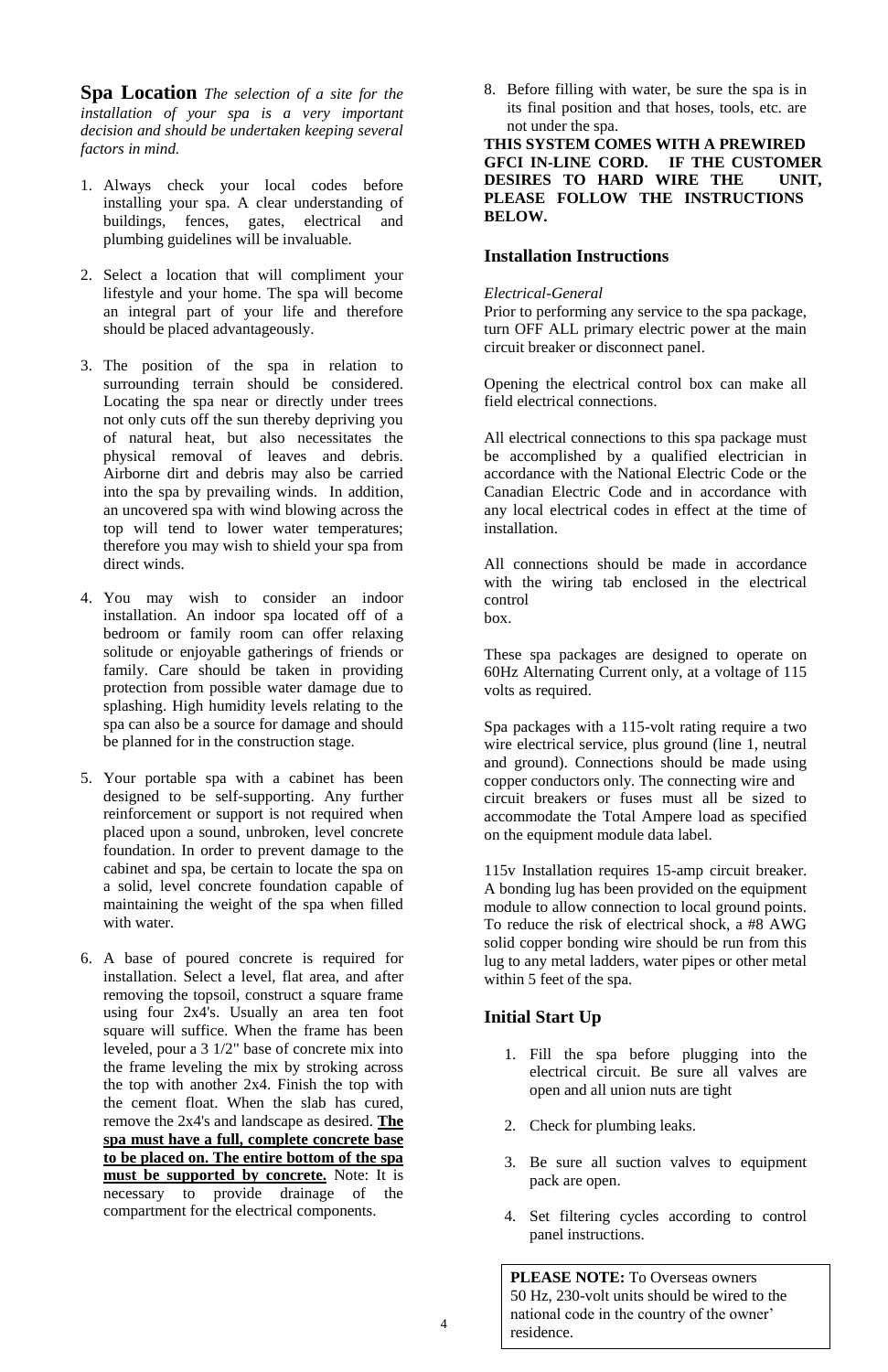# **Q2000 Control**

#### **Initial Start Up**

 When first powered up, your spa will automatically heat and maintain 100° F or 38° C until you change the set temperature.

#### **Temperature Adjustment (80° F - 104° F)**

Press the set pad to display the temperature previously set. Pressing the pad a second time will cause the set temperature to increase or decrease in 1° F increments depending upon what direction was last chosen. Each successive press will change the set temperature in the same direction. If the opposite direction is desired, release the pad and let the display revert to the actual water temperature again. Press the pad to display the set temperature, and again to make the temperature change in the desired direction.

If the high-limit sensor detects  $40^{\circ}$  F (4 $^{\circ}$ C) then the pump is automatically activated to provide freeze protection. This is a normal spa function: no corrective action is necessary. The pump stays on until the sensor detects 45°. Freeze protection is enabled regardless of the spa's status.

#### **Jets Control**

Press the Jets pad once to turn on the pump and ozone generator (if installed). The pump and the ozone generator (if installed) will turn off after 15 minutes or will run until set temperature is reached.

#### **Freeze Protection**

## **WARNING**

This equipment generates and uses radio frequency energy and if not installed and used properly, that is in strict accordance with the manufacturer's instruction may cause interference to radio and television reception. It has been type tested and found to comply with the limits for a class B computing device in accordance with the specification in subpart J of part 15 of the FCC guarantee that interference will not occur in a particular installation. If this equipment does cause interference, which can be determined by turning the equipment on and off, the user is encouraged to try to correct the interference by one or more of the following measurers: Reorient the receiving antenna. Relocate the receiver with respect to the spa. Move the receiver away from the spa. Plug the receiver into a different outlet so that the receiver and spa are on different circuits. If necessary, the user may find the following booklet prepared by the Federal Communications Commission helpful: "How to identify and resolve radio-TV interference problems." This booklet is available from the U.S.Government Printing Office, Washington, DC 20402, Stock No. 004-000 00345-4.

# **YOUR • QCA • SPA • EQUIPMENT**

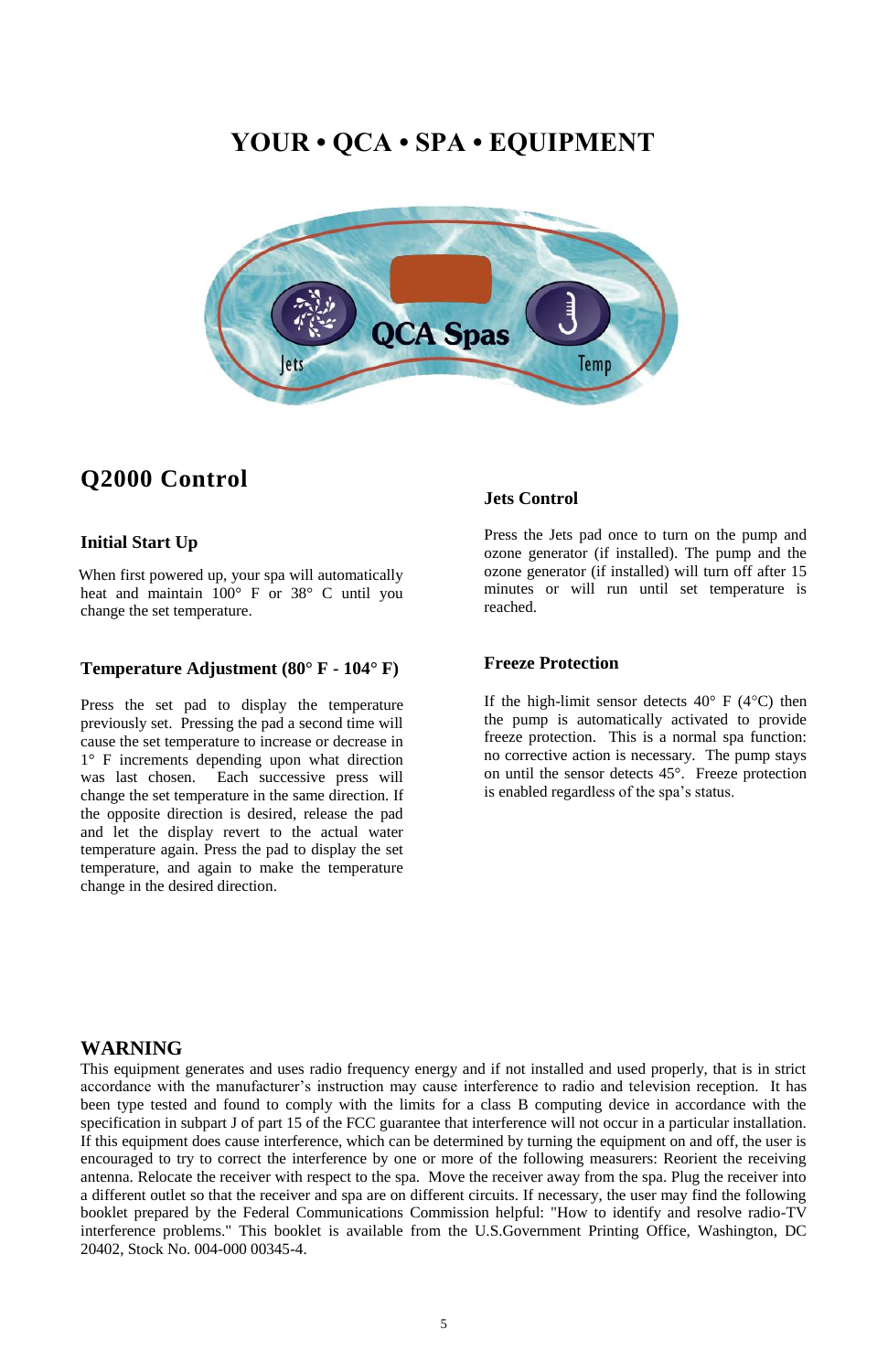## **Air Control**

The air control knob is located next to the spa control panel. Turning the knob counterclockwise will increase the air flow to the hydrotherapy jets. Turning the knob clockwise will decrease the air flow.

## **Spa Care and Maintenance**

It is recommended to completely drain the spa at least every other month. Otherwise, the water becomes chemically "saturated" and no longer responds to regular chemical upkeep. The spa should also be drained before long periods of disuse, or for equipment repair.

#### **Optional Draining of the Water**

Shut off the main breaker to your spa equipment pack.

Simply siphon water from spa with garden hose.

A sump pump may be used to pump water from spa.

Use a wet / dry to remove remaining water.

**Step 1:** Always have the circulation system running before adding any chemicals. As you fill your spa to the level recommended by the manufacturer, add cleaning agent to prevent mineral staining and to protect equipment against scale and corrosion. Circulate for one hour.

## **Refilling your Spa**

- 1. Make sure the main breaker to your spa equipment pack is shut off.
- 2. Fill spa with water using a garden hose.
- 3. Turn power back on, spa will automatically start to run and heat water to set temperature.

#### **Your Water Care Program**

*Before adding chemicals to your spa, do a full water analysis with a test kit or ask your QCA Spa dealer to conduct the water test for you.*

**Step 2:** "Balance" the water so that it is neither alkaline (scale forming) nor acidic (corrosive). Balanced spa water should be 7.2 - 7.8 on the pH scale, with total alkalinity (the measure of the ability of water to resist a

change in pH) in the range of 80-120 parts per million (ppm).

- A. If pH is lower than 7.2, add pH UP.
- B. If pH is higher than 7.8, add pH DOWN.
- C. If total alkalinity is below 80, add ALKALINITY UP.
- **Step 3:** Shock treat the water with non chlorine shock to destroy any organic contaminants that may have accumulated in the spa during filling.

**Step 4:** A bromine residual of 2.0 - 4.0 ppm, as determined by your test kit, should be maintained at all times.

*We suggest you follow a regular maintenance program to keep your spa water fresh and crystal clear.*

## **Diagnostic Messages**

#### **OH "Overheat" (Spa is deactivated)**

DO NOT ENTER THE WATER. If the spa water has reached 112° F, remove the spa cover to cool the water. At  $110^{\circ}$  F, the spa should reset itself. If the high-limit sensor detects  $118^{\circ}$  F, the spa will shut down. When the spa cools to 110° F, press any button to reset the spa. If the spa will not reset, then shut off power to the spa and call your dealer or service organization.

#### **Sn "Sensor" (Spa is deactivated)**

The high-limit sensor or water temperature sensor is not working. Call your dealer or service organization.

#### **Warning! Shock Hazard! No User Serviceable Parts.**

Do not attempt service of this control. Contact your dealer or service organization for assistance. Follow all owners' manual power connection instructions. A licensed electrician must perform installation and all grounding connections must be properly installed.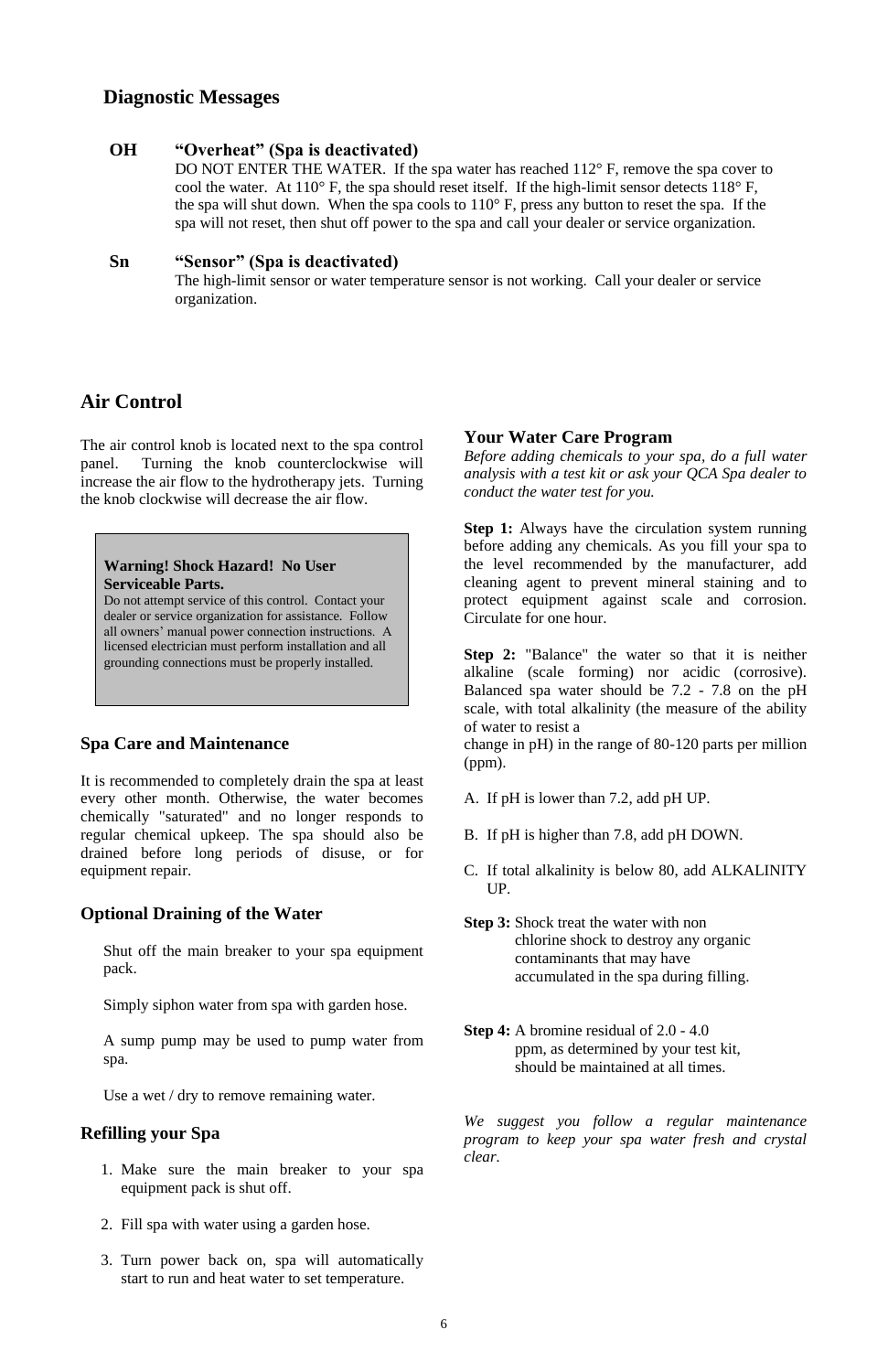## **Daily Checklist**

- 1. Test for proper chlorine or bromine level. Proper bromine level should be maintained at 2.0 - 4.0 ppm.
- 2. Test pH levels and adjust if needed. If you are having difficulty keeping pH properly balanced, it may be an indication that total alkalinity needs adjusting. Have your dealer test the water and adjust if needed.

#### **Weekly Checklist**

- 1. Add Clarifier to help the filter remove small particles and to retain water clarity.
- 2. Add Chelating Agent to protect your equipment against stains, scale and rust.
- 3. For spas located outdoors or subject to a great deal of sunlight add Algaecide to guard against algae.
- 4. Shock your spa weekly with Oxidizer to remove contaminants such as ammonia, body oils and foreign matter. Unless spa water is routinely shock treated, contaminants will accumulate to cause eye and skin irritation, odors and cloudy dull water appearance.
- 5. To eliminate and prevent foaming add a small amount of a NON FOAMING agent as needed.

- Add only small amounts of each chemical at a time until the desired level is achieved. Do not exceed dosage rates on label directions.
- Keep spa free of debris and cover spa when not in use.
- Circulate the water for 2-4 hours each day to maintain proper filtration. Clean your filter with FILTER CLEANER every 1-2 months.

## **GENERAL GUIDELINES**

#### **\* NEVER MIX CHEMICALS TOGETHER**

 **NOTE:** Not maintaining your water can result in damage of your spa jets, filter, etc. This damage, due to incorrect water maintenance is not covered under warranty.

#### **Filter Maintenance**

*As with any water filtering system, the filter cartridges may become clogged with particles or with calcification that will result in reduced water flow. In your QCA Spa, it is important to maintain a clean, unobstructed filtering system. This not only provides the maximum performance from the hydrotherapy jets, but also allows the 24-hour filtration system to function effectively. We recommend the filter cartridges be cleaned (either spraying clean with water or soaking to dissolve minerals) EVERY MONTH.*

- 1. Hold the cartridge in an upright position and spray downward into the pleats of the fabric with a garden hose to flush away debris. Cleaning will be easier if the garden hose nozzle can be adjusted to a single jet spray. (This may be done on weekly
- Remove oils and grease around water line with a cleaner on a weekly basis.
- In heavily used spas; water should be drained and refilled every two months or whenever it becomes difficult to maintain proper chemical levels.

**WARNING:** Failure to maintain the cartridges in a clean, unobstructed manner will result in reduced water flow through the heater assembly, which may cause the High Limit Thermostat to "trip". If this high limit "trip" occurs during sub-freezing temperatures and goes unnoticed, the spa water may freeze. Any damage to the spa (from freezing), which is a direct cause of poor maintenance, will not be covered by warranty.

## **Removing the Filter Cartridge**

*The cartridge of the in-line filter must be removed for cleaning. This is accomplished as follows:*

- 1. Turn off all electrical power to the system.
- 2. Remove skimmer basket through front of skimmer.
- 3. Remove restrictor plate from top of filter cartridge.
- 4. Pull filter cartridge out through front of skimmer. (The Dream Master will have two 10 Sq. Ft. filter cartridge stacked inside the skimmer. The Dream Star filter will have one 10 Sq. Ft. cartridges.)

## **Cleaning the Filter Cartridge**

basis)

- 2. After hosing off the cartridge, it is highly recommended that the cartridge be allowed to soak in a filter-cleaning solution available through your local dealer. Soak the cartridge for 24 hours to remove body oils and body lotions that become impregnated in the cartridge fabric during filtration. Rinse the cartridge thoroughly before placing it back into the filter housing.
- *NOTE: We recommend after cleaning to allow the filter to dry before replacing. We suggest having an extra filter on hand.*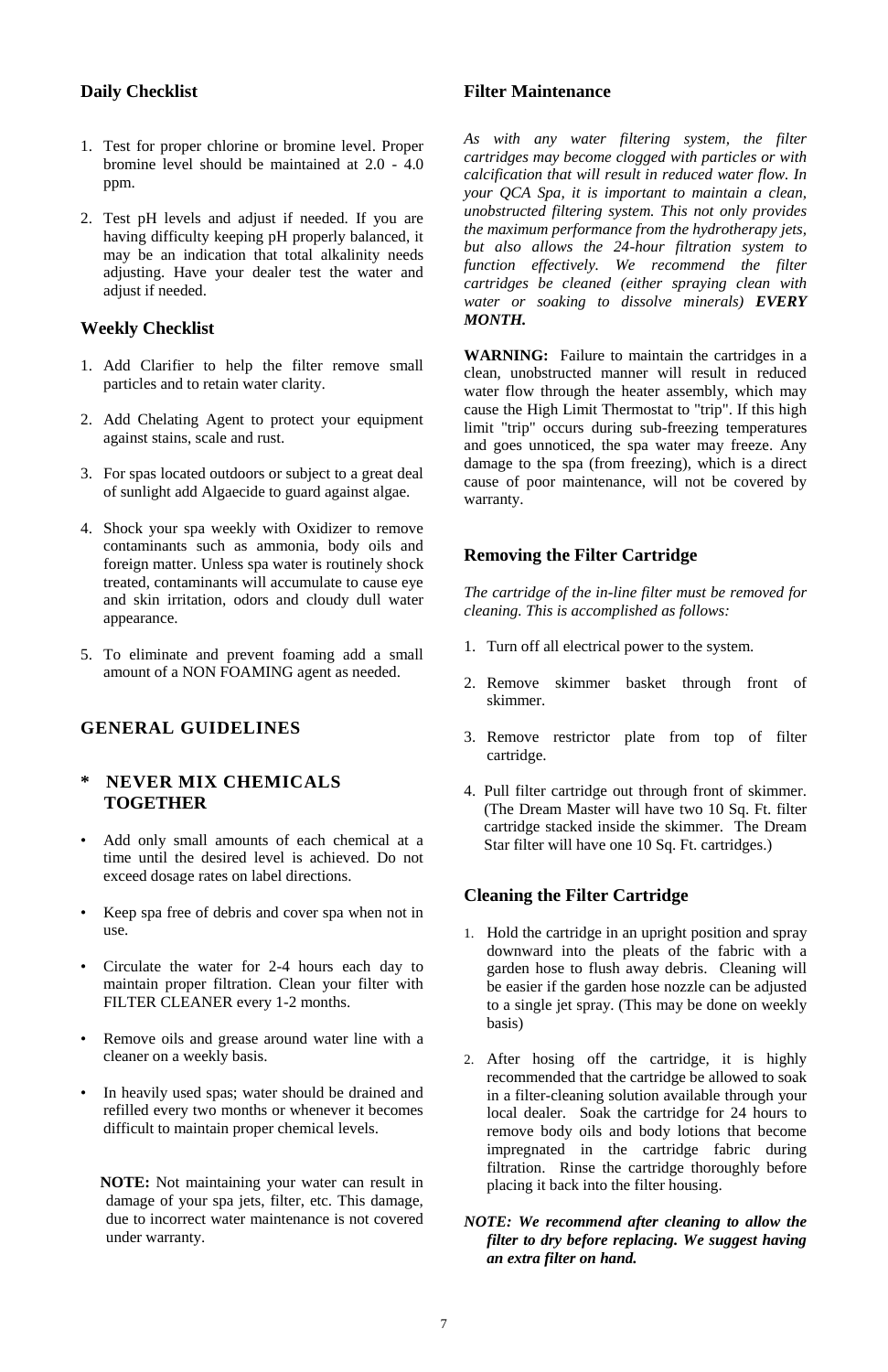- 3. If the cartridge is coated with algae or bacteria or a hard, solid material, (which it may indicate a calcium build-up) on the fabric. This build-up can be removed by soaking the cartridge in proper cartridge cleaning solution available through your QCA dealer. When using this solution, follow instructions provided on label.
- 4. Return the clean filter cartridge to the housing and replace the restrictor plate and basket.

#### **Vacation Care Instructions**

*If you plan to be away, follow these instructions to maintain the water quality:*

#### **Short Time Periods (3-5 Days): Prior to leaving:**

- 1. Adjust the pH by following the instructions outlined in the water quality and maintenance section.
- 2. Follow your program guidelines for sanitation and lock your thermal cover in place using the lockdowns.
- 3. Upon your return, sanitize the water (super chlorinate, if necessary) and balance the pH.

**IMPORTANT NOTE:** *Spa water sanitizer such as dichlor chlorine maintain their level of effectiveness substantially longer in cool water than in hot water.*

#### **Long Time Periods (4-15 Days) Prior to leaving:**

- 1. Adjust the pH as required.
- 2. Follow your program guidelines for sanitation and lock your thermal cover in place using the lockdown.
- 3. Upon your return, check the level of sanitation of your spa water. If the chlorine test reads "O" and you have been gone an extended period of time,

SUPER-CHLORINATE the spa water to ensure all organisms and algae are oxidized. The spa water will be safe for you to use once the Free Chlorine Residual has dropped below 5.0 ppm.

#### **Prevention of Freezing**

The QCA Spa has been designed and engineered for year-round use in any climate. The energy efficiency of the spa may decrease during these cold periods. If a freeze condition is detected, the pump is automatically activated. This is a normal spa function; no corrective action is necessary. Freeze protection is enabled regardless of the spa's status.

## **Winterizing**

In very cold weather you may not want to venture outside to use your spa. In this case, you may move it to a heated area, or leave it as is until the weather warms. If you do leave the spa unused for a long period of time in severely cold weather, you should winterize the spa to avoid accidental freezing due to a power or equipment failure.*.* Follow these easy steps: Turn power to the spa OFF. Drain the spa. Use a wet vac to suck or blow out the air injectors, water jets and water suction fittings. Add 1-3 gallons of RV antifreeze, depending on the size of the spa, to all the air injectors, water jets, suction drains, and filter. **Caution: Any lines not receiving adequate antifreeze are subject to freeze damage!**

#### **Spa and Cabinet Maintenance**

 **Acrylic Finish -** The acrylic finish on all QCA spas is impervious to most of the problems associated with non-acrylic finished spas and requires very little effort to keep it looking bright, shiny and clean. Every one or two months the spa should be drained, cleaned, polished and refilled. For the cleaning, use any nonabrasive cleaner. There are several non-abrasive products on the market that can be used for polishing. Made specifically for acrylic spas are cleaner/polish/sealer combinations, which contain reactive silicones instead of wax. If these are not available, any high quality silicone automotive polish will suffice.

 **Redwood Spa Cabinet Care**- Your spa cabinet is handcrafted of clear redwood. Unfortunately all woods exposed to weather and moisture may warp to some degree. However if you wish to retain your cabinet's original deep rich look and protect it from warpage, we recommended applying a good quality wood protector and moisture sealant. The spa's environment such as the amount of light, or humidity, will determine how often repeat applications are required. Consult your local hardware store for wood finishing products and their proper application.

**Weather Guard Cabinet Care** – Handcrafted maintenance free cabinet surfaces may need to be wiped down from time to time with a soap and water solution or simply sprayed with a garden hose. Use of

harsh chemicals to clean the surface will cause the cabinet to discolor.

#### *PLEASE NOTE:*

**We cannot be responsible for any moisture damage to your wood cabinet. For your protection, cabinets must be moisture sealed.**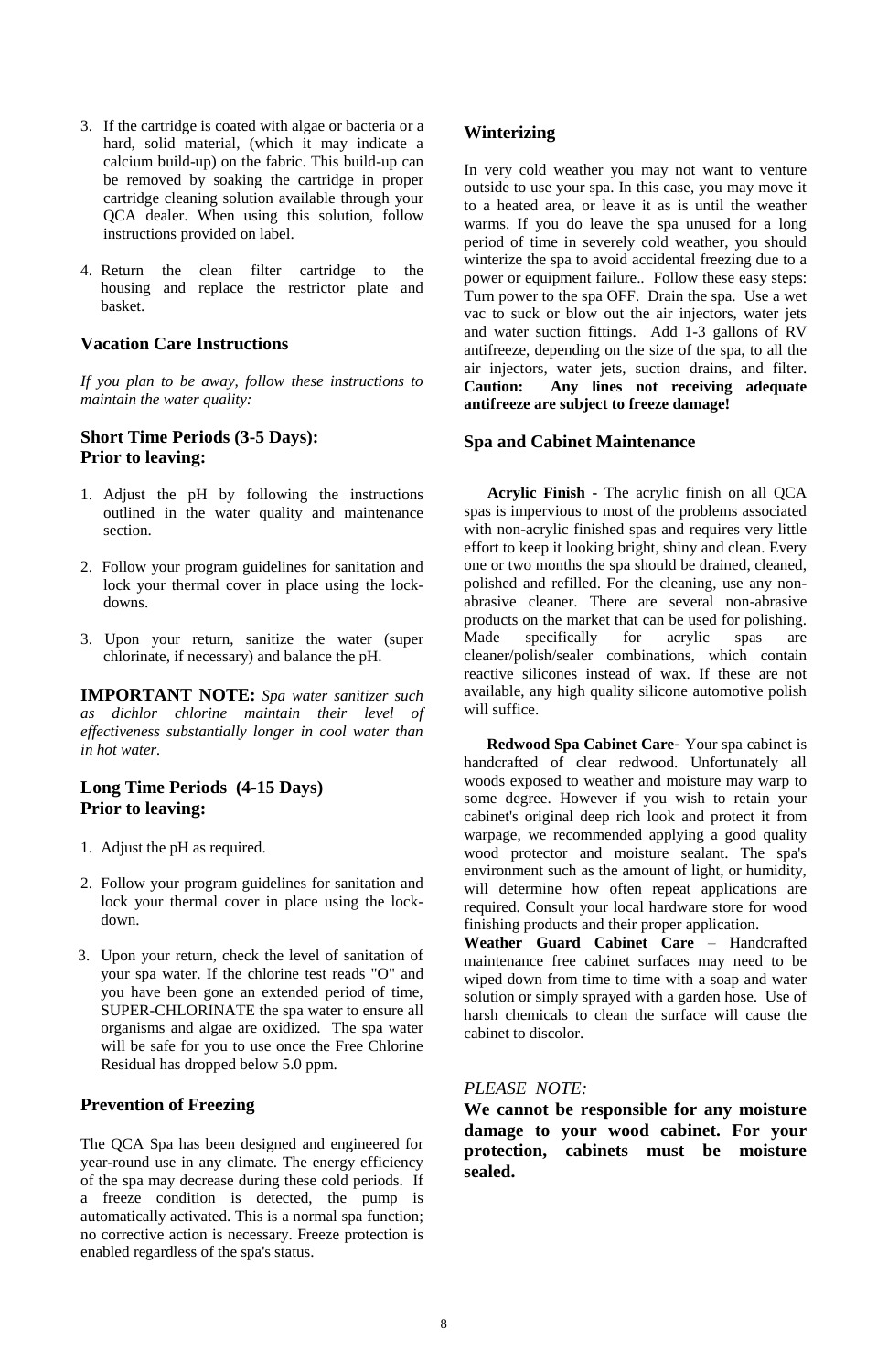9

# **WARRANTY REGISTRATION**

**This warranty applies to spas manufactured by QCA DREAM SERIES™ Spas and sold to an original consumer purchaser at retail ("Purchaser") after June 1, 1998. To validate this warranty, the Purchaser must complete the enclosed warranty registration card and mail it to QCA/DREAM SERIES™ within 30 days of deliver of the spa. RETURN OF THE OWNER REGISTRATION CARD IS A CONDITION OF WARRANTY COVERAGE. This warranty is exclusive and supersedes all other representations or obligations of QCA /DREAM SERIES™, whether express or implied and whether oral, written or printed.**

Your Serial Number is positioned within the equipment compartment of your QCA Spa.

Date Purchased:

Date Installed:

Dealer:

Address:

Telephone:

Spa Model:

Serial Number:

**Warning:** Elderly persons, infants and anyone subject to heart disease, diabetes, high or low blood pressure, strokes, epilepsy or similar afflictions should not enter a spa alone and without consulting a physician. Unsupervised use by children should be prohibited. Never use a spa while under the influence of alcohol, anti-coagulants, antihistamines, vasoconstrictors, vasodilators, stimulants, hypnotics, narcotics, or tranquilizers. If you are taking medications of any kind, or being treated for any illness, consult your physician prior to the use of the spa. A spa should be kept at temperatures less then 104° F or 40° C for personal safety and health.

**To validate your warranty the enclosed warranty must be filled out and returned to QCA Spas, Inc. within 30 days from date of purchase.**

# **For your warranty see enclosed located inside your spa shell.**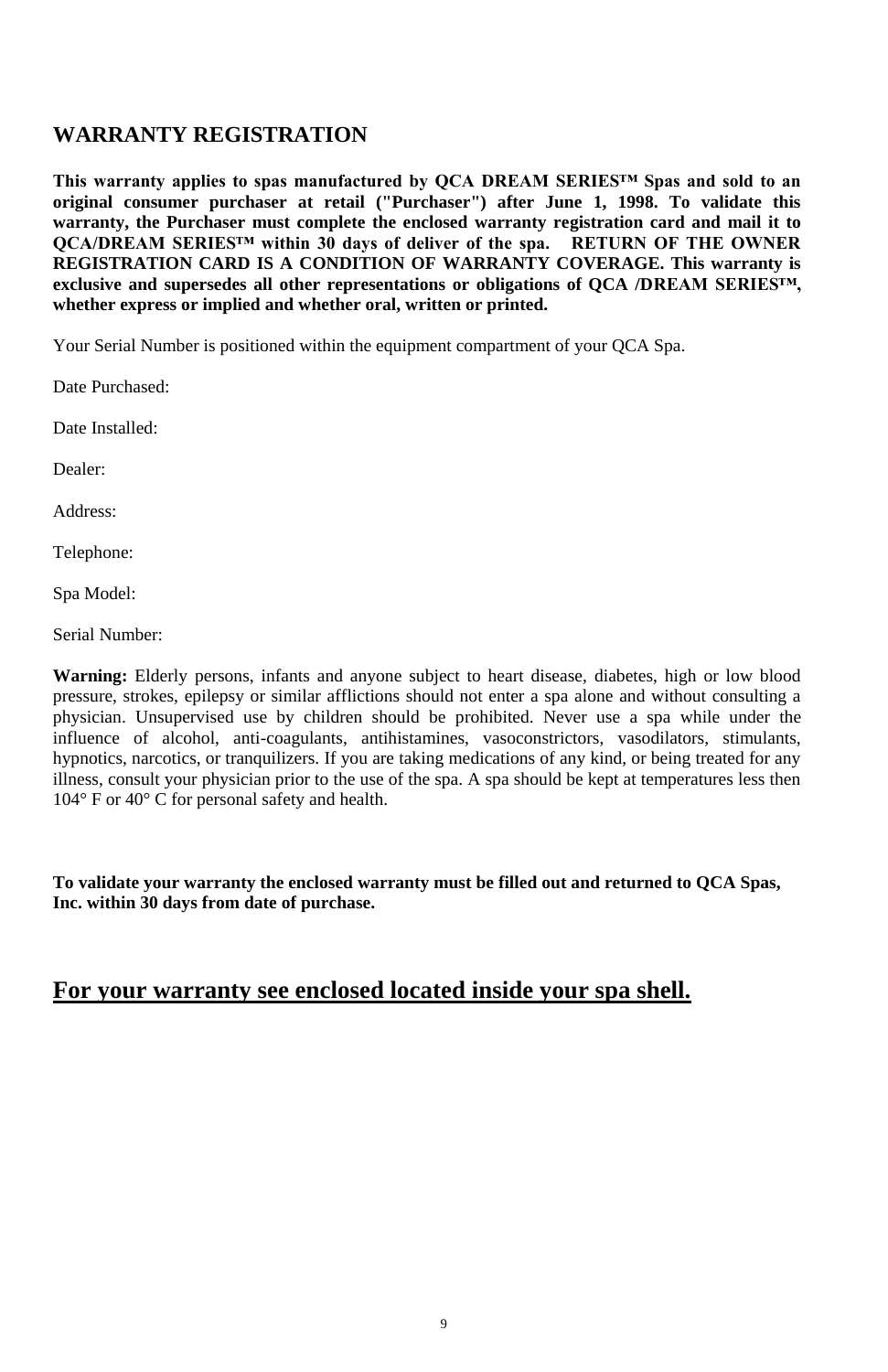# **Troubleshooting**

*Please Note: the spa owner may perform the following corrective actions. If the trouble cannot be corrected in the steps below, please refer to your QCA Dealer for service. (Improper servicing by an unauthorized serviceman or spa owner could result in damage that will not be covered by the warranty, or could cause serious injury.)*

| <b>SYMPTOMS</b>                                      | <b>CORRECTIVE ACTION</b>                                                                                                                                                                                                                                                                                                                                                                                                                                                                                                                   |
|------------------------------------------------------|--------------------------------------------------------------------------------------------------------------------------------------------------------------------------------------------------------------------------------------------------------------------------------------------------------------------------------------------------------------------------------------------------------------------------------------------------------------------------------------------------------------------------------------------|
| <b>Equipment Does</b><br><b>Not Operate</b>          | Check to see if the power cord is plugged in.<br>Test the GFCI to see if it has "tripped". <b>IMPORTANT</b> : If the<br>GFCI trips repeatedly, do not use the spa, and contact your Dealer.<br>Check the circuit breaker in the main circuit panel.                                                                                                                                                                                                                                                                                        |
| <b>Pump Does Not Work</b>                            | Inspect the filter cartridge for dirt and debris. Clean or replace.<br>Check for blockages or restrictions at the main drain and catch<br>basket. Check for blockages or restrictions at jets.                                                                                                                                                                                                                                                                                                                                             |
| <b>Pump Does Not Work</b><br>(high speed jet action) | Push the button for high-speed jet.<br>Check the above items if "Pump does not work"                                                                                                                                                                                                                                                                                                                                                                                                                                                       |
| <b>Inadequate Jet Action</b>                         | The filter cartridge may be clogged. Pull the cartridge from the<br>filter canister. If the jet action improves, clean or replace the filter.<br>Check the level of the water.                                                                                                                                                                                                                                                                                                                                                             |
| <b>No Heat</b>                                       | Check the spa water level. Water must be above minimum water<br>level. Check jet orifice for blockage. Clear if blocked.<br>Check all steps in "Equipment does not operate."<br>Check that the temperature dial is set for the desired temperature.<br>Remember: Do not expect hot water immediately from the jets.<br>The heater will raise temperature 1-2 degrees per hour if covered<br>with Soft TopTM Inspect the filter cartridge for dirt and debris.<br>Check if pump is operating. Follow the steps in "Pump does not"<br>work". |
| <b>Water is Cloudy</b>                               | Check the water chemistry balances and replenish as needed.                                                                                                                                                                                                                                                                                                                                                                                                                                                                                |

Clean or replace the filter cartridge.